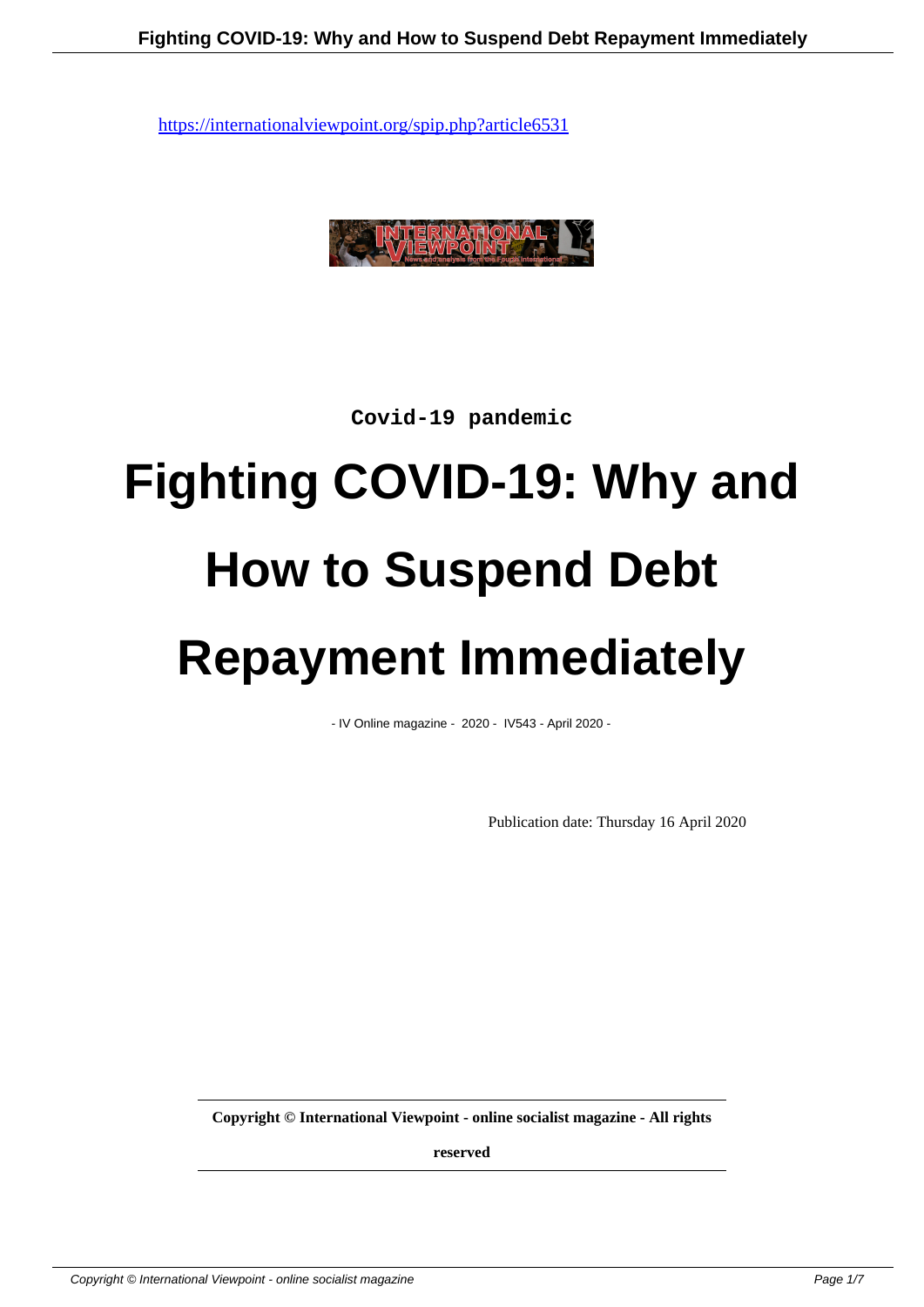**The territorial spread of the coronavirus pandemic has resulted in a global health crisis which has created a completely new situation. The human suffering caused by the spread of the virus is enormous. It adds to other public health tragedies that affect, more particularly, countries dominated by major powers and big capital, with the complicity of their dominant classes. Significant amounts of financial resources must be made available urgently, incurring new debts as little as possible.**

There is a simple way to free up financial resources: it consists of immediate suspension of public debt repayment. The savings made can then be directly channelled to priority health needs. There are other measures that are quite easy to take to free up financial resources: establishing a crisis tax on the wealthy and very high incomes, imposing fines on companies responsible for large-scale tax evasion, freezing military budgets, putting an end to subsidies to banks and big companies ... We come back to the suspension of debt payments because it is in most cases the central lever that can very quickly improve a state's financial situation.

 States may unilaterally declare the suspension of debt repayment on the basis of international law and in particular on the following grounds: State of Necessity, fundamental change of circumstances and force majeure.

States may unilaterally declare the suspension of debt repayment on the basis of international law and in particular on the following grounds: State of Necessity, fundamental change of circumstances and force majeure.

The suffering and the death toll have clearly been aggravated by underfunding of public health in both Southern and Northern countries. States, with very few exceptions, have systematically, under the pretext of repaying debt and achieving a reduction of budget deficit, imposed restrictions on public health spending. If they had rather strengthened the key instruments of a good public health policy in terms of staffing, infrastructure, medicine stocks, equipment, research, production of medicines and treatments, and health coverage for the population, the coronavirus crisis would not have reached the current proportions and would not be developing so drastically.

What has happened in China, where the authorities were slow to take containment measures and increase tests, then in several European countries (Italy, Spain, France, Belgium, the Netherlands, Great Britain), in the United States and elsewhere, indicates what is likely to happen in other countries as the virus continues to spread. In the richer countries, with much more developed public health systems, the combined effects of 40 years of neoliberal policies and the lack of preparedness of public authorities have had tragic effects. It is easy to imagine what this can lead to elsewhere. Countries in Africa, Latin America and the Caribbean, and Asia have begun to be heavily affected by the health crisis.

 Urgent action is needed to build the capacity to fight the coronavirus and, beyond that, to improve the health and living conditions of populations.

Governments and major multilateral institutions such as the World Bank, the IMF and regional development banks have used public debt repayment as a tool for applying policies that have deteriorated public health systems: job cuts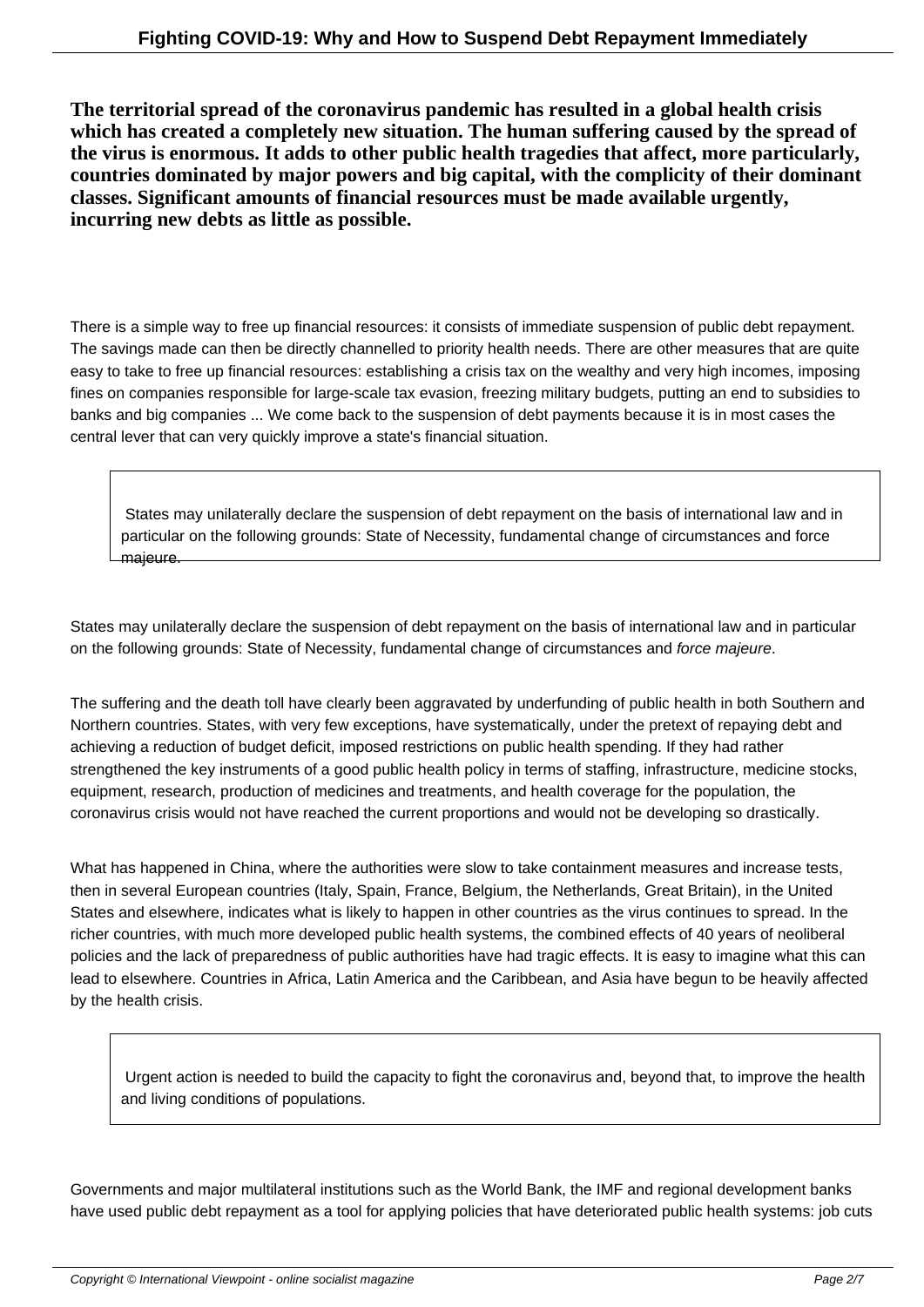in the health sector, precarious employment contracts, reduction of hospital beds, closure of local health centres, increase of health care costs and of prices of medicines, under-investment in infrastructure and equipment, privatization of various health sectors, under-investment by the public sector in research and development of treatments for the benefit of the interests of large private pharmaceutical groups.

Even before the outbreak of the COVID-19 epidemic, these policies had already resulted in enormous loss of life and protests by health workers around the world.

Urgent action is needed to build the capacity to fight the coronavirus and, beyond that, to improve the health and living conditions of populations.

The call for suspension or the cancellation of debt payments has come to the fore again in the context of the global health crisis. In mid-March 2020, a dozen former Latin American presidents launched an appeal to this effect (See the english version on https://www.celag.org/la-hora-de-la-condonacion-de-la-deuda-para-america-latina/). On 23 March, a large majority of members of the National Assembly of Ecuador called for a union of Latin American governments to suspend debt payments (

https://www.cadtm.org/Will-Ecuador-once-again-set-an-example-of-courage-in-the-face-of-creditors). At the end of March, representative[s of CEMAC \(Economic and Monetary Community of Central Africa, which includes](https://www.celag.org/la-hora-de-la-condonacion-de-la-deuda-para-america-latina/) 6 countries) asked for the cancellation of their countries' external debt (

https://www.businessincameroon.com/economy/3003-10143-cemac-ministries-of-finance-and-economy-suggest-can [cellation-of-external-debts-to-deal-with-covid-19-and-relaunch-post-pandemic-economies\). On 4 Ap](https://internationalviewpoint.org/spip.php?article18256)ril, Senegal's President Macky Sall called for the cancellation of Africa's public debt (

[https://www.en24.news/n24/2020/03/macky-sall-seeks-cancellation-of-debt-owed-by-africa-due-to-coronavirus.html\).](https://www.businessincameroon.com/economy/3003-10143-cemac-ministries-of-finance-and-economy-suggest-cancellation-of-external-debts-to-deal-with-covid-19-and-relaunch-post-pandemic-economies)

 [The call for suspension or the cancellation of debt payments has come to the fore again in the context of the](https://www.en24.news/n24/2020/03/macky-sall-seeks-cancellation-of-debt-owed-by-africa-due-to-coronavirus.html) global health crisis.

The United Nations Conference on Trade and Development (UNCTAD) has just published a report in which it warns about the scale of the fateful impacts of the crisis, particularly in economic terms. In a passage of this document, UNCTAD argues, in diplomatic language, that indebted countries should be able to unilaterally and temporarily freeze their debt repayment. It also states that creditors can't be the ones to decide whether or not indebted countries have the right to suspend debt payments  $[1]$ .

This is a position that has long been upheld by the CADTM in clear terms. This position is shared by many social and political organizations around th[e](#nb1) world. Several appeals have been launched to this effect by social movements in Latin America and the Caribbean (

http://www.cadtm.org/Call-of-the-indigenous-peoples-afro-descendants-and-peoples-organizations-of), In Africa, where social movements in southern Africa are calling on "SADC (Southern African Development Community) governments to apply a debt moratorium and to devote resources earmarked for debt repayment to rebuilding the public health system and investing in essential social service sectors, including energy, water, sanitation and housing [infrastructure, in order to strengthen the capacity of the people of SADC to withstand the impact of the](https://internationalviewpoint.org/spip.php?article18328) crisis." (COVID-19 pandemic: Statement by the Southern African People's Solidarity Network (SAPSN),

https://cadtm.org/COVID-19-pandemic-Statement-by-the-Southern-African-People-s-Solidarity-Network). NGOs and coalitions such as Eurodad (Europe) (

https://eurodad.org/Entries/view/1547157/2020/03/24/A-debt-moratorium-for-Low-Income-Economies), Latindad [\(Latin America\), Jubilee Debt Campaign \(Britain\), the Debt and Development Platform \(France\) also sup](https://cadtm.org/COVID-19-pandemic-Statement-by-the-Southern-African-People-s-Solidarity-Network)port the need to declare a moratorium on debt payments.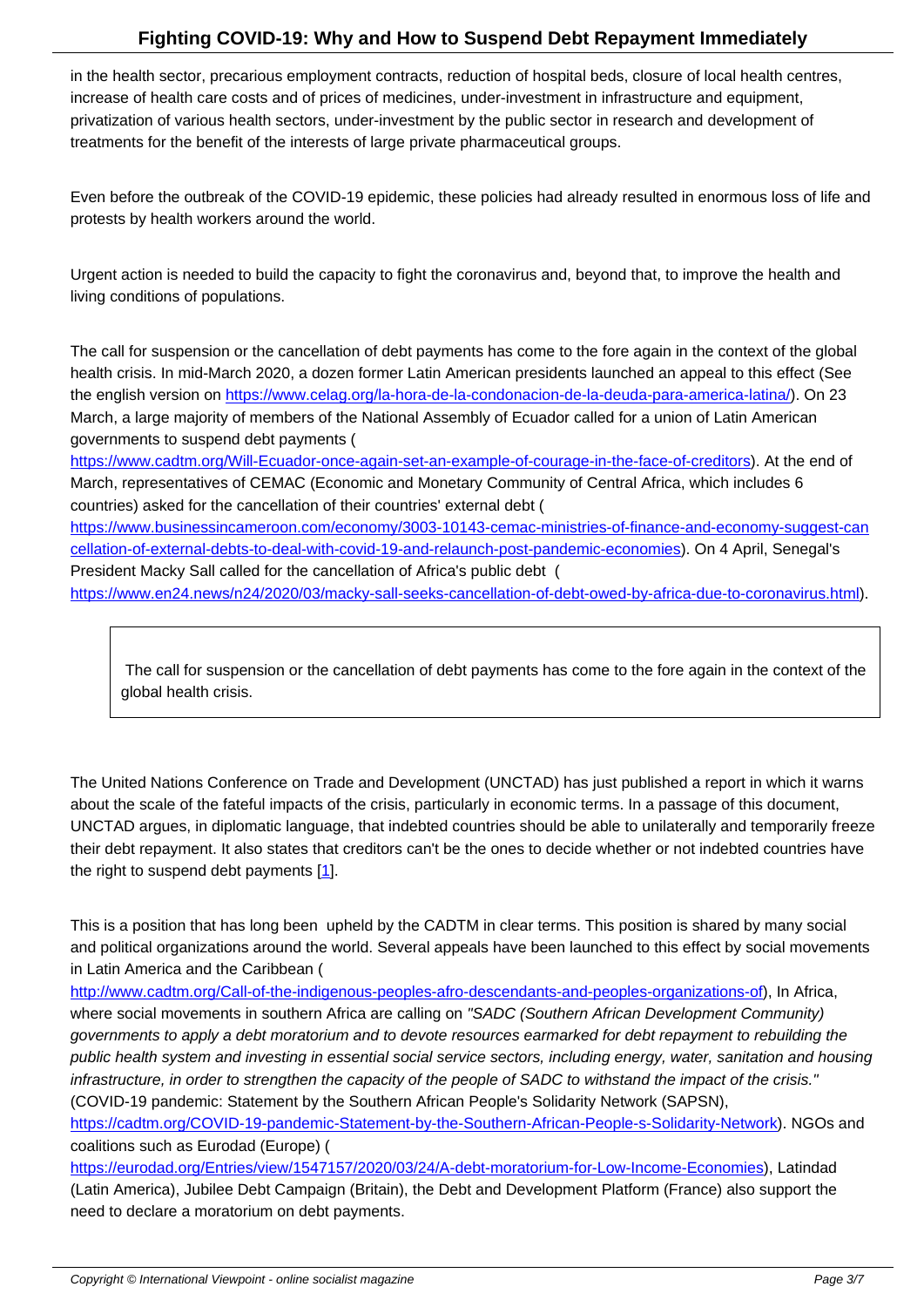## **What are the legal arguments to support a unilateral decision to suspend payments in this case?**

 When a state invokes a state of necessity, fundamental change of circumstance or force majeure to suspend payment of the debt, it is irrelevant whether the debt is legitimate or not.

**The State of Necessity**: a state may waive further debt repayment because the objective situation (for which it is not responsible) poses a serious threat to the population and the continued payment of the debt prevents it from meeting the most urgent needs of the population. This is exactly the situation that many states of the world are now facing: the lives of the inhabitants of their countries are under direct threat if they are unable to fund a whole series of urgent expenditures to save as many human lives as possible.

"The State of Necessity" is a legal concept used by international tribunals and defined in Article 25 of the Draft Articles on State Responsibility of the United Nations International Law Commission (ILC). As explained in the commentary to Article 25, "State of Necessity" is used to refer to those exceptional cases where the only way for the State to safeguard an essential interest against a grave and imminent peril is, for the time being, the non-performance of an international obligation of lesser weight or urgency. Under international law, the destruction of the state as such or the endangering of the lives of persons are two circumstances in which a state of necessity may be invoked to suspend international obligations such as the implementation of agreements (such as an austerity programme between a state and its creditors) and the repayment of debts. [2]

The Student Tribunal for International Dispute Settlement (STIDS), composed of international law students intending to apply their theoretical knowledge to a real situation, issued the following [op](#nb2)inion in the case of Greece in 2016: " Greece is facing an extreme financial situation that does not allow it to provide essential medical services to its population, whose mortality is consequently increasing substantially. Accordingly, the Tribunal considers that Greece is indeed in a material situation which constitutes a grave and imminent peril within the meaning of Article 25 of the ILC's Draft Articles, and that it may therefore legitimately invoke a state of necessity."

**Fundamental change of circumstances**: The performance of a debt contract (or international treaty) may be suspended if circumstances change fundamentally beyond the debtor's control. Case law on the application of international treaties and contracts recognises that a fundamental change of circumstances may prevent the performance of a contract. In the case of the current crisis, in the last two months, circumstances have changed fundamentally:

- a very serious epidemic is in full swing;
- commodity prices are collapsing (oil prices have halved in a month) and a whole series of debtor states are dependent on the income from raw materials exports to earn dollars needed to pay off their external debts;
- economic activity is dropping sharply and very rapidly;
- the countries of the South are victims of the decision of large companies and investment funds from the North to withdraw their capital from the country to repatriate it to their parent company and put it into a tax optimisation scheme.

**Force majeure**: the circumstances described above are examples of force majeure. A state may invoke these circumstances which prevent it from executing a contract.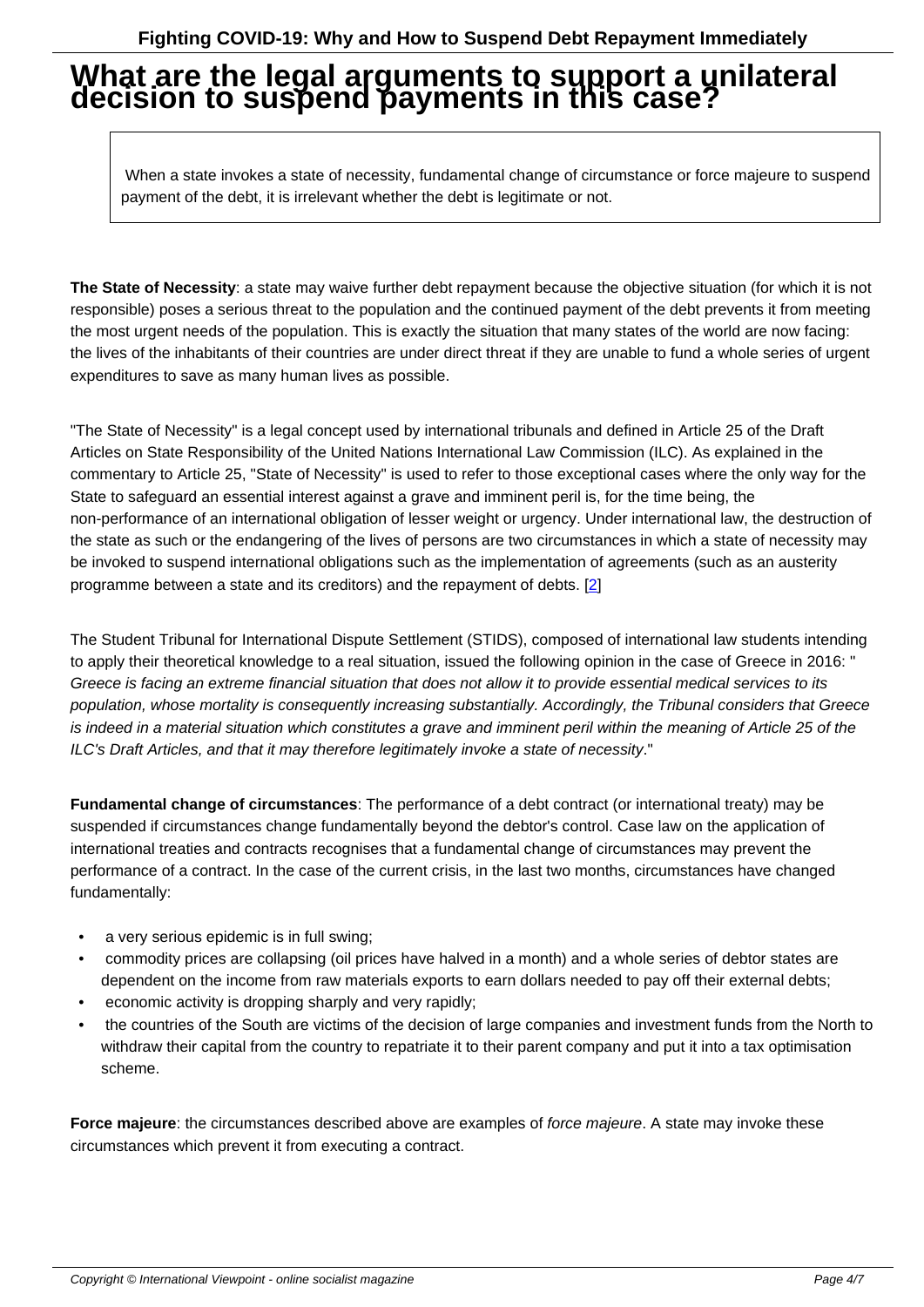It is fundamental that an audit of the debt with active citizen participation be organised in order to identify the illegitimate, odious and illegal parts that must be cancelled definitively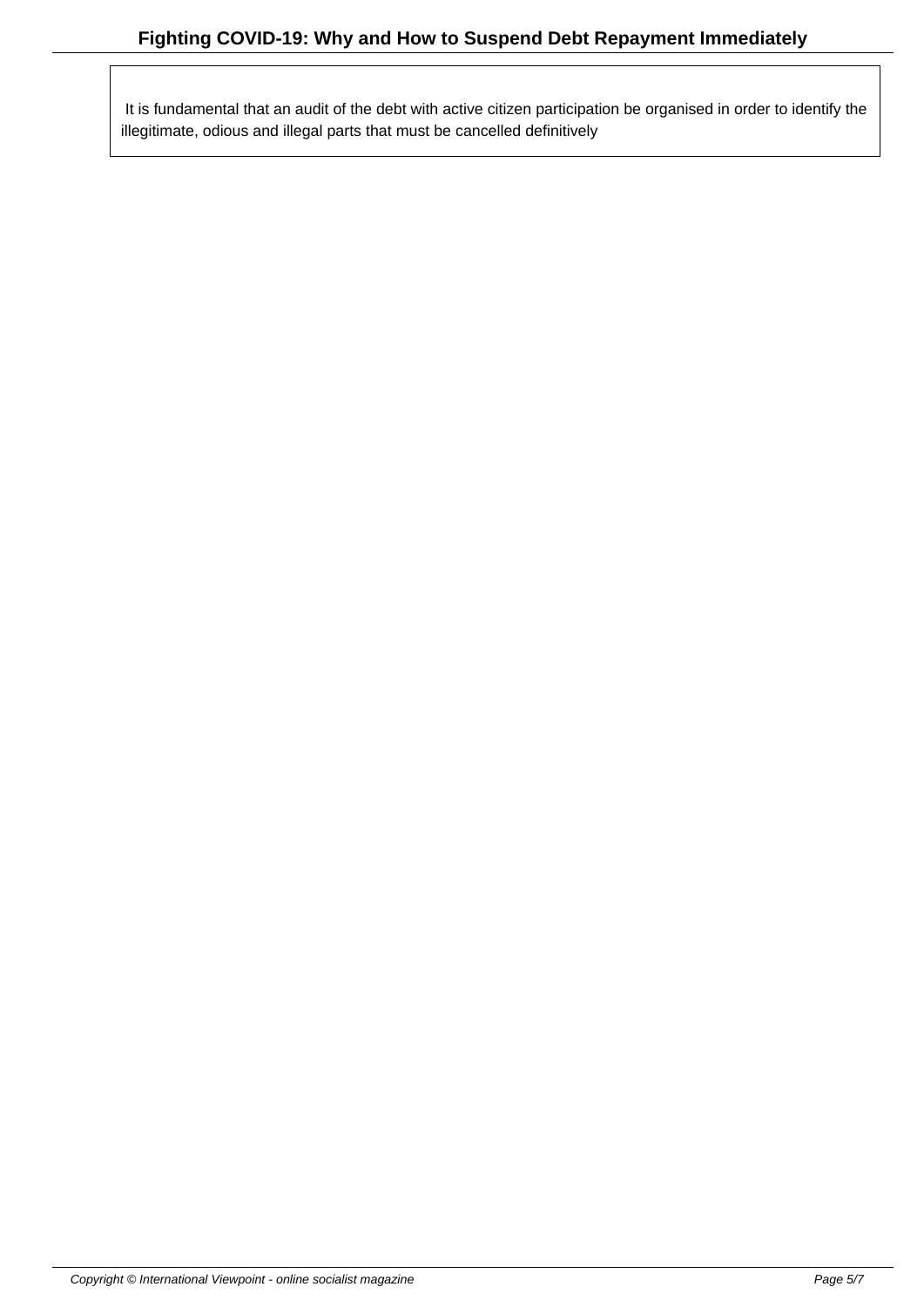When a state invokes a state of necessity, fundamental change of circumstance or force majeure to suspend payment of the debt, it is irrelevant whether the debt is legitimate or not. Even if the debt claimed from the country is legitimate, that does not prevent the country from suspending payment. What is fundamental, then, is that the population ensures that the money actually saved by the non-payment of the debt is used to fight the coronavirus and the economic crisis. This implies that people must exercise strict control over the government's action, that they must mobilize and be ready to express their discontent strongly if the government does not act in their best interests, and be ready to overthrow it if necessary.

Furthermore, from the point of view of the majority of the population, it is fundamental that an audit of the debt with active citizen participation be organised in order to identify the illegitimate, odious and illegal parts that must be cancelled definitively. It is also necessary to audit all state expenditure to check whether it is really justified in the fight to overcome the health, economic and ecological crisis.

Statements by current heads of states or heads of international organizations on the necessity for debt cancellation should, obviously, not be taken seriously. Their sole purpose is to get public visibility. The heads of states will always be able to resort to the excuse that they tried to obtain debt cancellation, but were unsuccessful, so payments will have to continue. As for the IMF, it has used the same old refrain for decades: it periodically states that creditors must cancel part of the debts, but at the same time it says that, as an international institution, it cannot forgo the recovery of everything owed to it. This is not the first time that the most powerful institution has made fine speeches but each time, there has been zero effect on the well-being of the population.

## **Actions speak louder than words: immediate and unilateral suspension of debt payments**

This is the primary means that a state can use to find, under popular pressure and control, the financial resources needed to combat coronavirus and the brutal effects of the worsening global economic crisis.

 Indeed, a radical increase in public health spending will also have very important beneficial effects in combating other diseases that are plaguing mainly the countries of the global South

Reorienting debt repayment and other expenditures (military spending, expenditure on luxuries, mega-infrastructure spending that must be abandoned or can be postponed) by giving priority to public health can kick-start fundamental and healthy change.

Indeed, a radical increase in public health spending will also have very important beneficial effects in combating other diseases that are plaguing mainly the countries of the global South.

According to the latest World Malaria Report, published in December 2019, 228 million cases of malaria were detected in 2018 and an estimated 405,000 people died from the disease. In addition, tuberculosis is one of the 10 leading causes of death worldwide. In 2018, 10 million people contracted tuberculosis and 1.5 million people died from it (including 251,000 with HIV). These diseases could have been successfully combated if governments devoted sufficient resources to them.

Other complementary measures could also combat malnutrition and hunger, which destroy the daily lives of one in